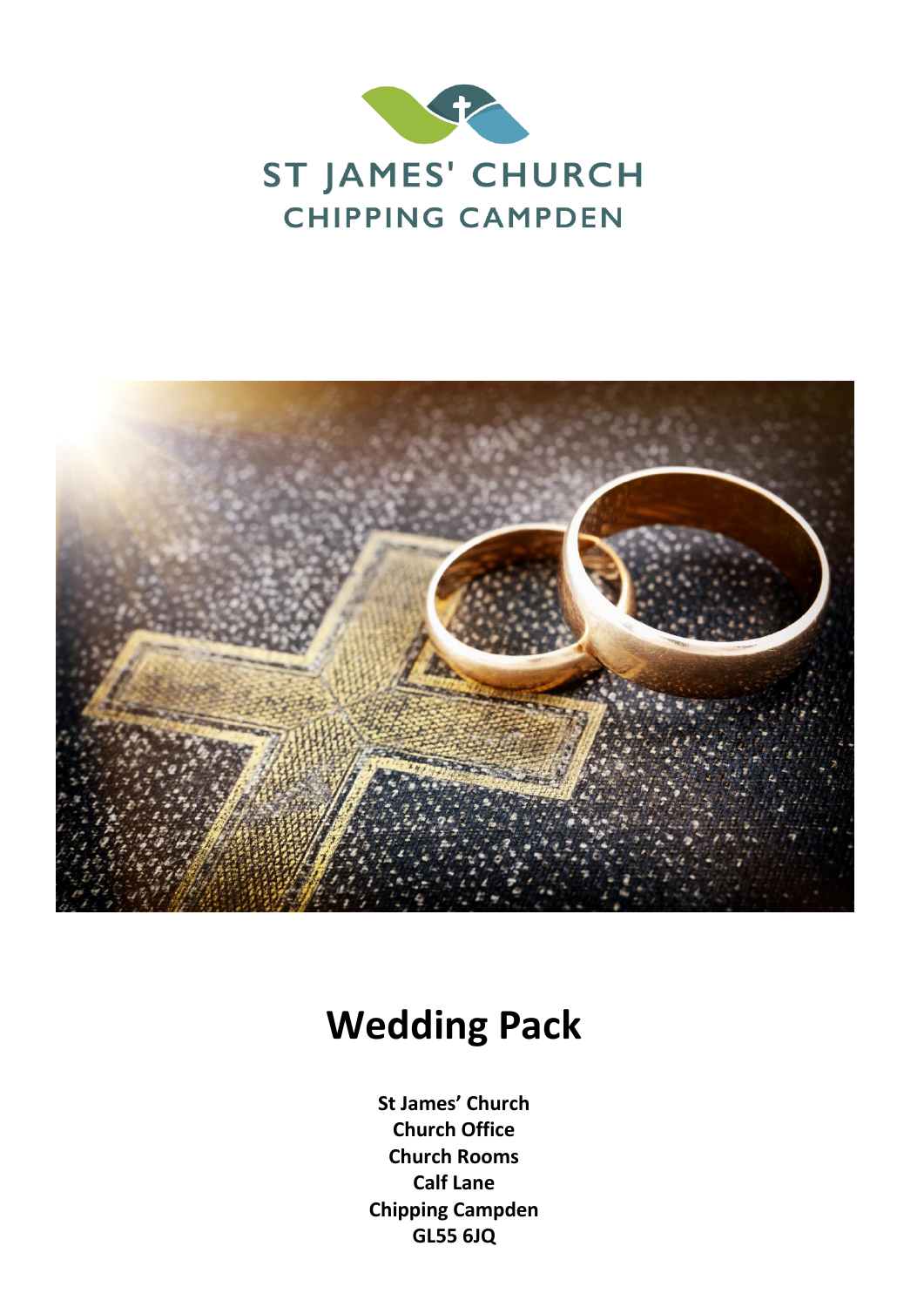# **Weddings at St James' Church, Chipping Campden**

Thank you for your enquiry to be married at St James' Church. Enclosed in this pack you will find some facts which you need to know and which, we hope, will be of some help.

Before we can arrange your wedding we need to ensure you are legally permitted to marry in St. James'. You can marry in a Church of England church if you can show:-

# **That one of you:**

- has at any time lived in the parish for a period of at least 6 months **or**
- was baptised in the parish concerned **or**
- was prepared for confirmation in the parish **or**
- has at any time regularly gone to normal church services in the parish church for a period of at least 6 months **or**

## **That one of your parents, at any time after you were born:**

- has lived in the parish for a period of at least 6 months **or**
- has regularly gone to normal church services in the parish church for a period of at least 6 months **or**

## **That one of your parents or grandparents:**

• was married in the parish

If you do not currently meet any of these criteria it may be possible to become a regular worshipper which means that you must attend regular Sunday worship at least nine times before your banns are read. You will need to discuss this with the Vicar. As there are numerous couples attending church in preparation for marriage please make yourself known to a churchwarden, the verger or the person leading the service so that we can record your attendance on your attendance card.

In addition, if you or your fiancé have already been married then you will need to discuss the breakdown of the previous marriage(s) with the Vicar before permission for a church wedding can be given. The Bishop has set out guidelines that need to be followed.

The following contact details are important. Please tell us of any changes or updates to your wedding plans.

| Administrator             | Elizabeth Jones     | 01386 841927 | admin@stjameschurchcampden.co.uk |
|---------------------------|---------------------|--------------|----------------------------------|
| Vicar                     | Revd Craig Bishop   | 01386 840671 | scriagbishop@hotmail.com         |
| Music, Choir and<br>Video | Mr Richard Stephens | 01386 700668 | rdstephens@gmail.com             |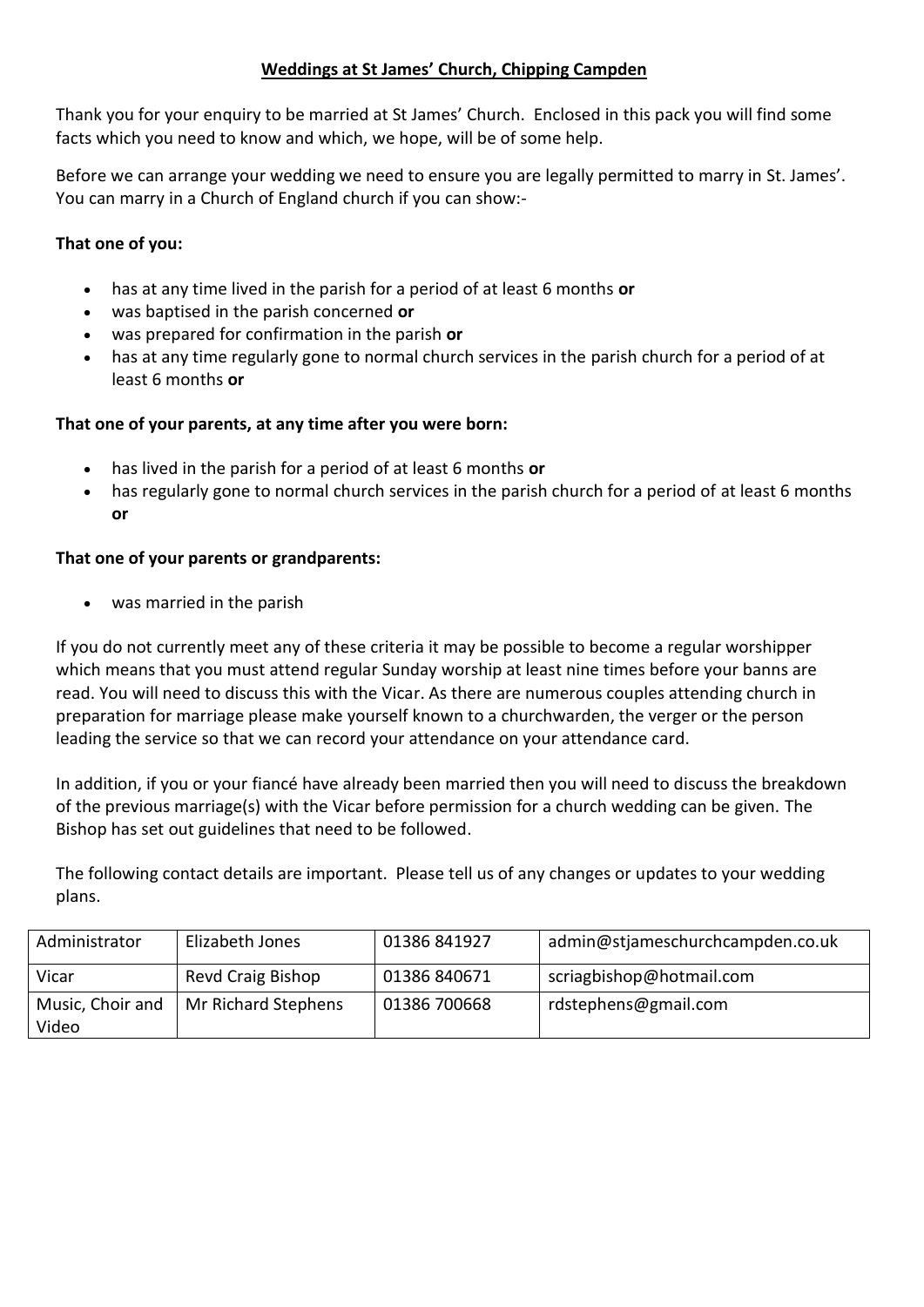#### **PERMISSION TO MARRY**

Before your marriage you must provide the necessary legal permissions either banns or licence. When you meet with the vicar they will explain this process.

# **GETTING MARRIED BY BANNS**

You are required by law to have your banns read for three consecutive weeks both at St James' and also, if appropriate, in the parish church where the marriage partner lives if he/she lives elsewhere. For banns read at St James' the charge is £32.

For banns to be read at another church you will need to make an appointment with the other minister who will give you a certificate stating that the banns have been read. This will cost you £48 in total (fee £32 and certificate £16). The certificate needs to be given to the church office before your wedding day.

Your banns will be read at St James' on Sunday morning services during the three months before your wedding, but not on the Sunday immediately before the wedding.

## **GETTING MARRIED BY LICENCE**

If you are getting married by licence, please discuss this fully with the minister taking your wedding.

# **WEDDING CERTIFICATES**

The church no longer present you with your marriage certificates on the day they are now sent from Gloucestershire Registration Services to your home address. To obtain your marriage certificate you must apply for it online after your wedding day at:

[www.gloucestershire.gov.uk/births-marriages-deaths-and-civil-partnerships/order-certificates/](http://www.gloucestershire.gov.uk/births-marriages-deaths-and-civil-partnerships/order-certificates/)

Each marriage certificate will be sent to you via Royal Mail. There is also an express service available.

# **YOUR WEDDING AT ST JAMES' CHURCH**

#### **MUSIC**

Please contact Richard Stephens, our Music Director, to discuss the hymns and the music at the beginning and end of your service, and to confirm if you wish to have the choir at your wedding. Please ensure you have spoken to Richard at least 12 weeks before the wedding.

Tel: 01386 700668 Email: rdstephens@gmail.com

#### **BELLS**

Please confirm to our church office if you would like to have the bells rung at your wedding.

Tel: 01386 841927 Email: admin@stjameschurchcampden.co.uk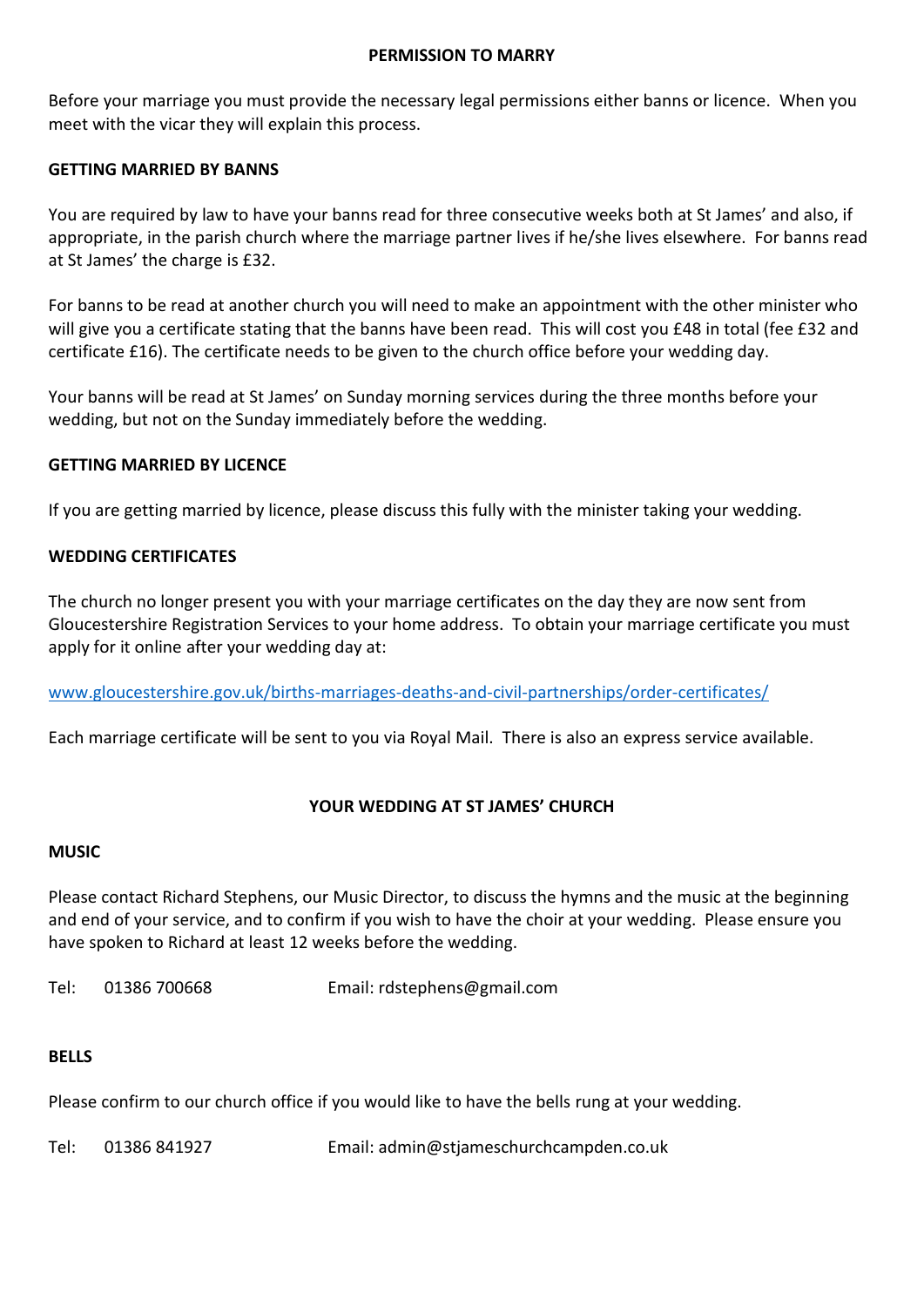#### **PHOTOGRAPHS & VIDEO**

Photographs are an important part of a wedding. The photographer may operate freely up until the actual wedding begins and after the Blessing at the end of the service. Photographs are not permissible while the service is in progress, because they tend to disrupt the couple's enjoyment of the service.

You may video your marriage service. Wedding videos can take place on the following conditions:

- i) The person who operates the video camera remains stationary.
- ii) The recording is not copied or sold and is used only for domestic purposes.
- iii) Clearance is sought for the recording of any material covered by copyright. **For performing rights and copyright reasons there is a charge of £75 to video the service.**

#### **MARRIAGE PREPARATION**

The minister who conducts your wedding will be meeting with you to prepare you. At your first meeting please bring with you your passports for identification purposes. If you do not have a passport then a photographic driving licence will suffice. There will be a rehearsal for the wedding, usually the day immediately before, in the late afternoon. We normally hold a Marriage Preparation Day on one Saturday in February to which you will be invited.

## **FLOWERS**

There are a large number of weddings at St James' church and these guidelines have evolved over many years to assist the smooth running of the church.

We ask that you use one of the trained florists listed below, all of whom are local and know the do's and don'ts of St James'. Alternatively, you can use our church flower ladies. Please contact our church office if you have any questions.

| Abbie Digweed           | Lisa Drinkwater Flowers | <b>Charlotte Gabb</b>   | The Bay Tree       |
|-------------------------|-------------------------|-------------------------|--------------------|
| <b>Cotswold Flowers</b> | 3 Grafton House         | Superflowers            | <b>High Street</b> |
|                         | <b>High Street</b>      | <b>Broad Close Farm</b> | Chipping Campden   |
|                         | Chipping Campden        | Weston Sub Edge         |                    |
| 07875 814769            | 01386 840440            | 01386 841844            | 01386 840617       |

If you are removing some of the flowers after the service we ask that you leave one pedestal for services the following Sunday. If you are having flowers on the chancel wall we ask you to leave one pedestal in addition to the wall.

There are certain weekends when there can be more than one wedding. On these occasions we ask that your colour scheme be green and cream or white and that you agree with the other bride to choose one florist and share the cost of the flowers. Any colour you particularly want may be introduced in the pew posies, which can be quickly changed between the services.

We very much prefer you not to place bows on the ends of the pews for your wedding ceremony, but should you wish to do so please ensure that they are removed immediately after the service.

If you are having a large number of arrangements, i.e., the chancel wall and windows, it is your responsibility to ensure that they are cleared during the early part of the following week. Please liaise with our church office, to arrange a suitable time to do so.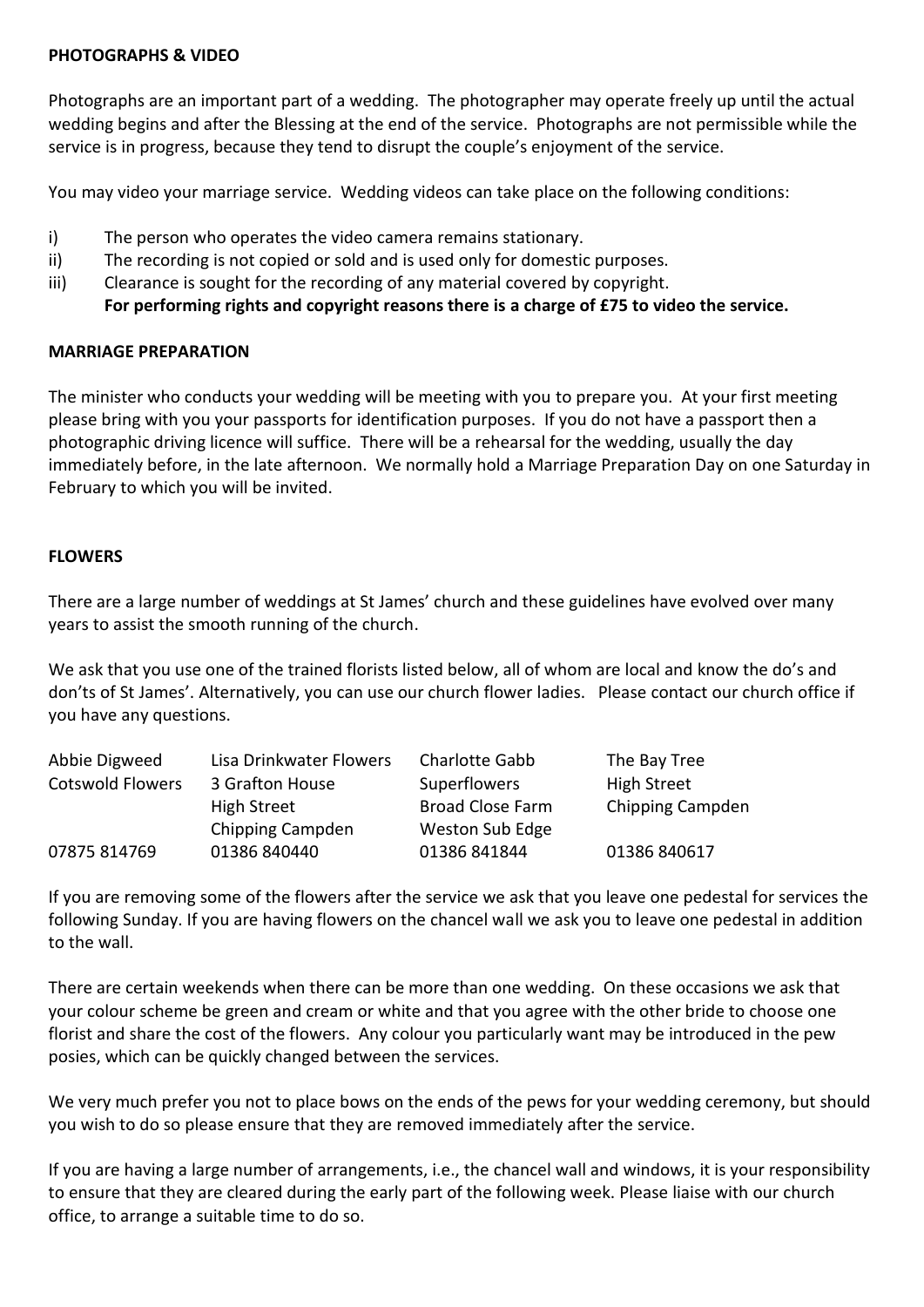The only archway to be decorated outside the church is the wrought iron lantern archway at the bottom of the path. No other temporary structures or attachments to the church are permitted. If you are decorating the archway into the churchyard we require it to be removed before the Sunday Service at 9.30am. Please ask your florist to liaise with our church office, to make arrangements for removal at a suitable time.

If you are to be married at the time of one of the great church festivals, i.e., Christmas, Easter and Harvest Festival, you may not be able to have your own choice of flowers, probably for a period of two weeks around each festival. No flowers are allowed in the church during Lent, although the Vicar may allow simple flowers for weddings if they are removed at the end of the service.

We do not permit trees, shrubs, candelabra or lanterns in the church. Candles on the window sills only are permitted for late afternoon weddings during the winter months as long as they are placed on the trays provided to prevent them from dripping on the stone surface. Please let our church office know if candles are to be used.

Opening Hours: the church is open between 11am and 3pm in the winter and 11am and 4.00pm in summer. Only by prior agreement, can it be opened outside these hours. Please contact the church office if you require different times.

**FEES FOR WEDDINGS AT ST JAMES' CHURCH** *(as at January 2022. Fees may rise at the beginning of each year)*

| Marriage Service & Banns        | £512  |
|---------------------------------|-------|
| Verger                          | £65   |
| Organist                        | £120* |
| <b>Bells</b>                    | £200* |
| Choir                           | £160* |
| Video Recording (for copyright) | £75*  |



*\* If you choose to use these services.*

If you are being married by licence there will also be a separate fee payable elsewhere – the vicar will advise you.

An invoice will be sent to you at least 6 weeks before your wedding day. Payment of the fees must be at least 10 days before your wedding date.

# **MODEL ORDER OF SERVICE**

Many couples have a printed Order of Service prepared for their wedding. The purpose of this information is to help you and your printer in setting out the Order of Service by telling you what usually happens and making some suggestions. It is not meant to be a strait-jacket! I will be only too pleased to talk over variations with you. Get in touch if you have any ideas or problems you would like to discuss.

There is no absolute need to have a printed Order of Service because we can provide hymn books and the congregation will be able to follow the service quite easily.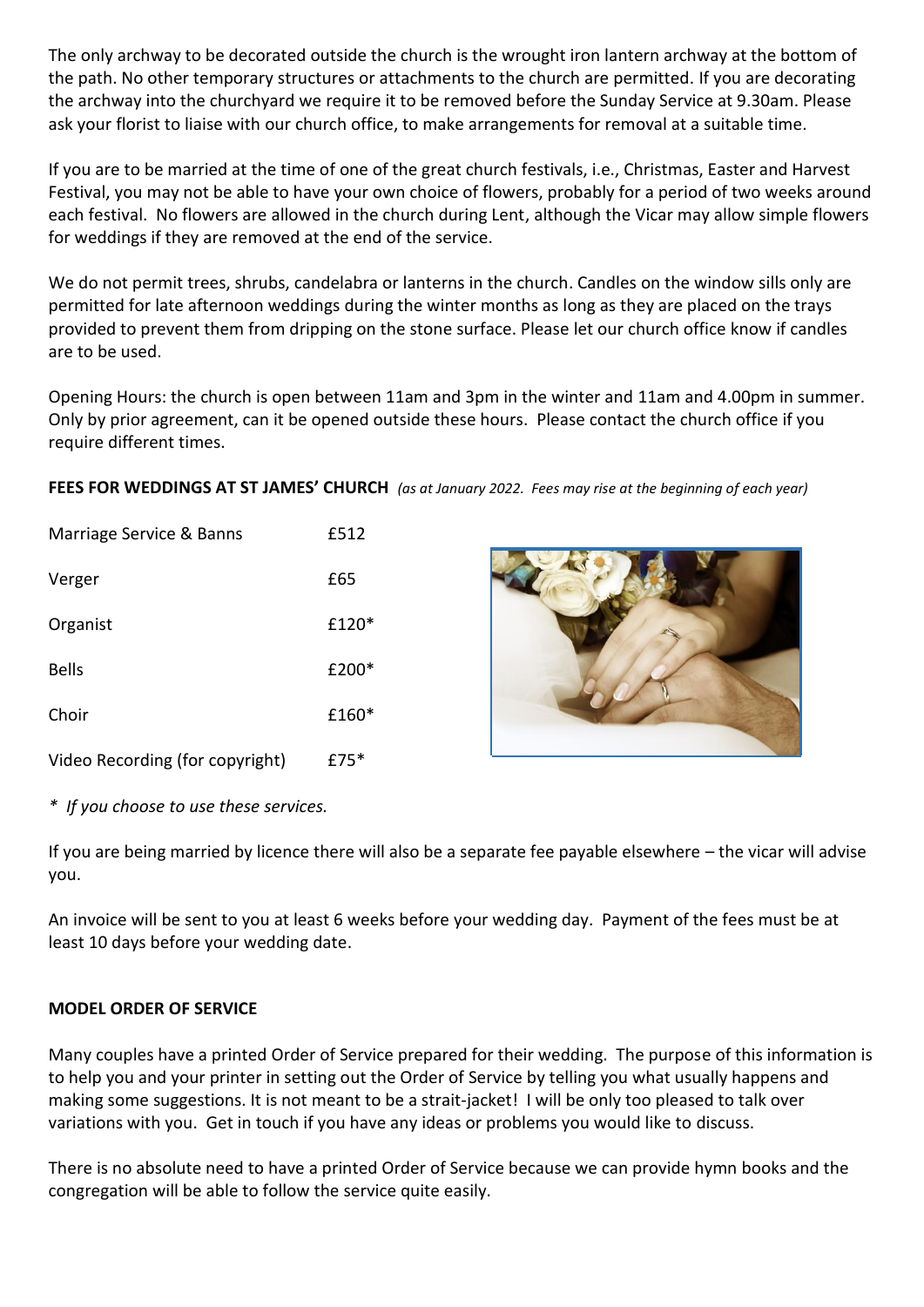Printers usually use one page as a title page. They each have their own ideas as to the precise layout and design. Do check carefully that they have spelt your names correctly and got the day and date right.

# **Please do not print your order of service until the officiating minister has had opportunity to see the final draft.**

Now on to the service itself. By the time you are sorting out the Order of Service, you will have discussed the service with the officiating minister and the musical side with the organist.

First you put the piece of music to which the Bride is coming in.

Next you put the hymn.

| Next you put a heading:                         | THE DECLARATION                                                                                      |
|-------------------------------------------------|------------------------------------------------------------------------------------------------------|
| Under the heading please include the following: |                                                                                                      |
|                                                 | After N and N have given their consent to each other,<br>the minister asks the congregation,         |
|                                                 | Will you, the families and friends of $N$ and $N$ ,<br>support and uphold them in their marriage now |
|                                                 | and in the years to come?                                                                            |
| All                                             | We will.                                                                                             |

| Next you put Reading(s):      | THE READING                    |
|-------------------------------|--------------------------------|
| If there are 2 readings the   | for example - 1 Corinthians 13 |
| final reading is the one from |                                |
| the Bible                     |                                |

Next you put a heading: THE ADDRESS

*The Revd ..........*

Next you put your middle hymn (if you have chosen to have one).

Next you put another heading: THE MARRIAGE you may include the following subheadings; the vows, the giving of rings, the proclamation. Next you put another heading: THE SIGNING OF THE REGISTER and a reference to any special music that will be played.

Next you put another heading: THE PRAYERS Under this heading please print The Lord's Prayer in full.

Next you put your last hymn.

Next you put: THE BLESSING

Finally you put the piece of music which you have chosen for when you walk down the aisle.

Please remember - Always check spelling carefully Do not hesitate to get in touch with the Vicar if in any doubt or if you have any ideas that you would like to include Send a draft to the vicar before printing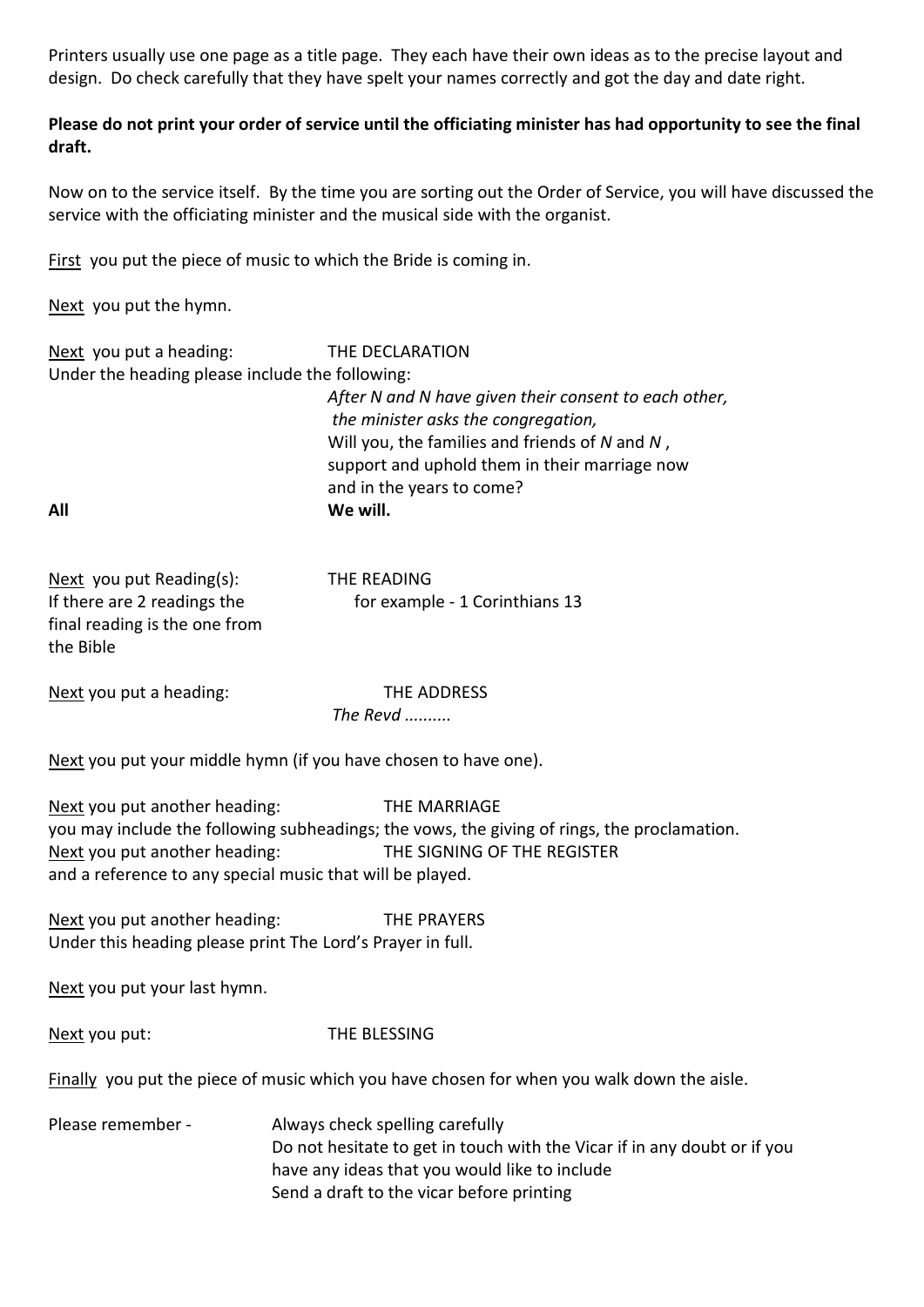Your wedding is one of the most special days you will share and we are keen to ensure that it is everything you hope for here at St. James'. If you have any further enquiries please do not hesitate to contact our Administrator, who will be happy to help you.

We hope that our pack has been helpful and very much look forward to receiving your completed application form along with a photo of each of you.

With every blessing for your future from all at St James' Church….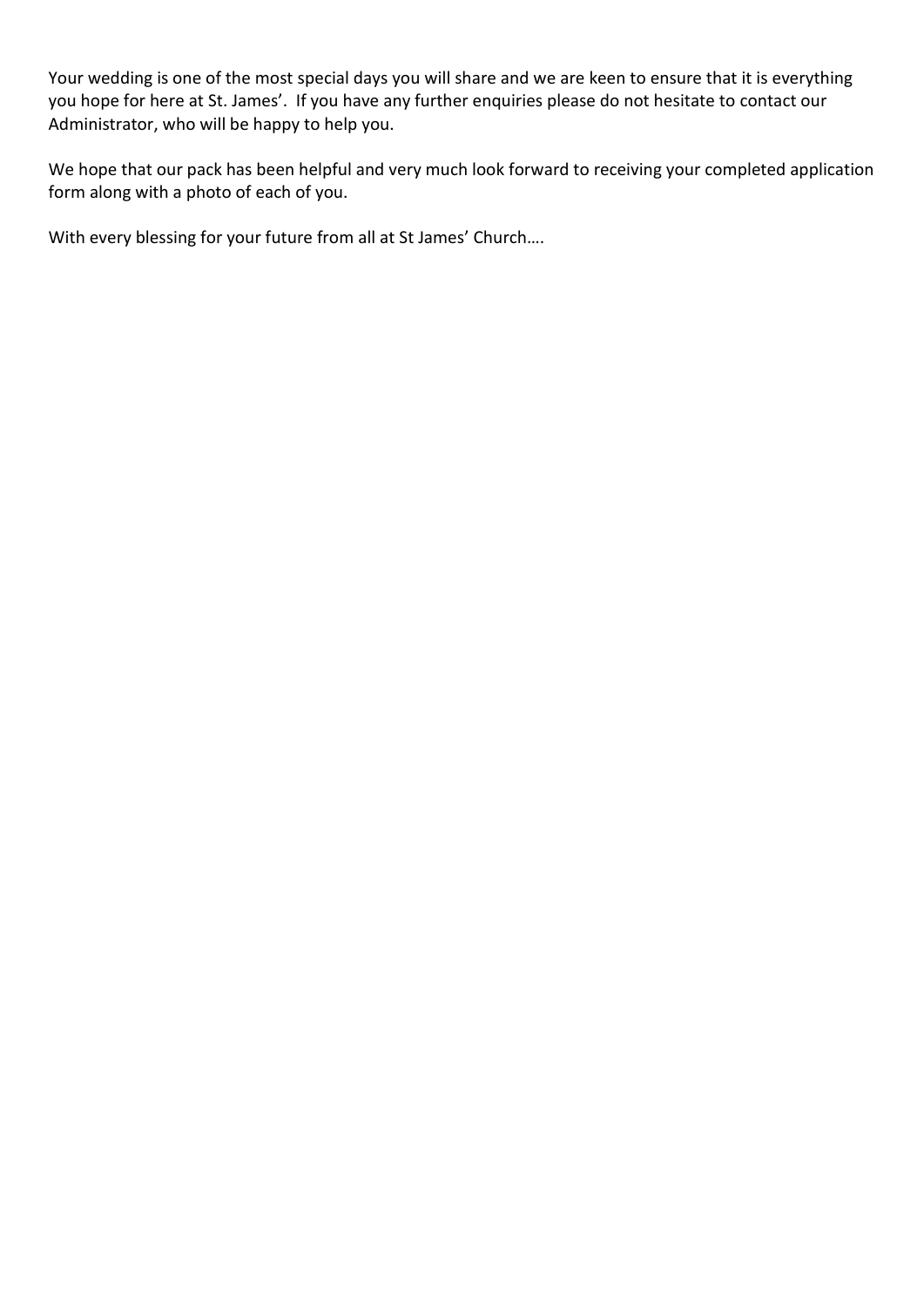

# **WEDDING APPLICATION FORM**

| Day and Date                                                |                        |                    |                                               | Time |                                        |  |
|-------------------------------------------------------------|------------------------|--------------------|-----------------------------------------------|------|----------------------------------------|--|
| Choir Required?                                             | <b>Bells Required?</b> | Organist Required? | Are you organising<br>flowers for the church? |      | Are you videoing inside the<br>church? |  |
| YES/NO                                                      | YES/NO                 | YES/NO             |                                               |      | YES/NO                                 |  |
| <b>Officiating Priest</b>                                   |                        |                    | YES/NO<br>Name of Organist                    |      |                                        |  |
| Name of Florist                                             |                        |                    | Name & Tel of                                 |      |                                        |  |
|                                                             |                        | videographer       |                                               |      |                                        |  |
| <b>Personal Details</b>                                     |                        | <b>GROOM</b>       |                                               |      | <b>BRIDE</b>                           |  |
| <b>Full Name</b>                                            |                        |                    |                                               |      |                                        |  |
| <b>Preferred Name</b>                                       |                        |                    |                                               |      |                                        |  |
| Address (please let us know if                              |                        |                    |                                               |      |                                        |  |
| your address changes before                                 |                        |                    |                                               |      |                                        |  |
| your wedding day                                            |                        |                    |                                               |      |                                        |  |
| If not resident in parish, reason                           |                        |                    |                                               |      |                                        |  |
| for permission to marry here                                |                        |                    |                                               |      |                                        |  |
| Phone                                                       |                        |                    |                                               |      |                                        |  |
| Email                                                       |                        |                    |                                               |      |                                        |  |
|                                                             |                        |                    |                                               |      |                                        |  |
| Date of Birth                                               |                        |                    |                                               |      |                                        |  |
| Have you been married before?                               |                        | YES/NO             |                                               |      | YES/NO                                 |  |
| If YES, previous partner still                              |                        | YES/NO             |                                               |      | YES/NO                                 |  |
| living?                                                     |                        |                    |                                               |      |                                        |  |
| Have you ever been in a civil<br>partnership?               |                        | YES/NO             |                                               |      | YES/NO                                 |  |
| <b>Occupation / Profession</b>                              |                        |                    |                                               |      |                                        |  |
| Are you a foreign national?                                 |                        | YES/NO             |                                               |      | YES/NO                                 |  |
| Are you on the Electoral Roll of                            |                        | YES/NO             |                                               |      | YES/NO                                 |  |
| St James'?<br>Name of local church and                      |                        |                    |                                               |      |                                        |  |
| parish where you live - go to                               |                        |                    |                                               |      |                                        |  |
| www.achurchnearyou.com                                      |                        |                    |                                               |      |                                        |  |
| Are you related to one another<br>or connected by marriage? |                        | YES/NO             |                                               |      | YES/NO                                 |  |